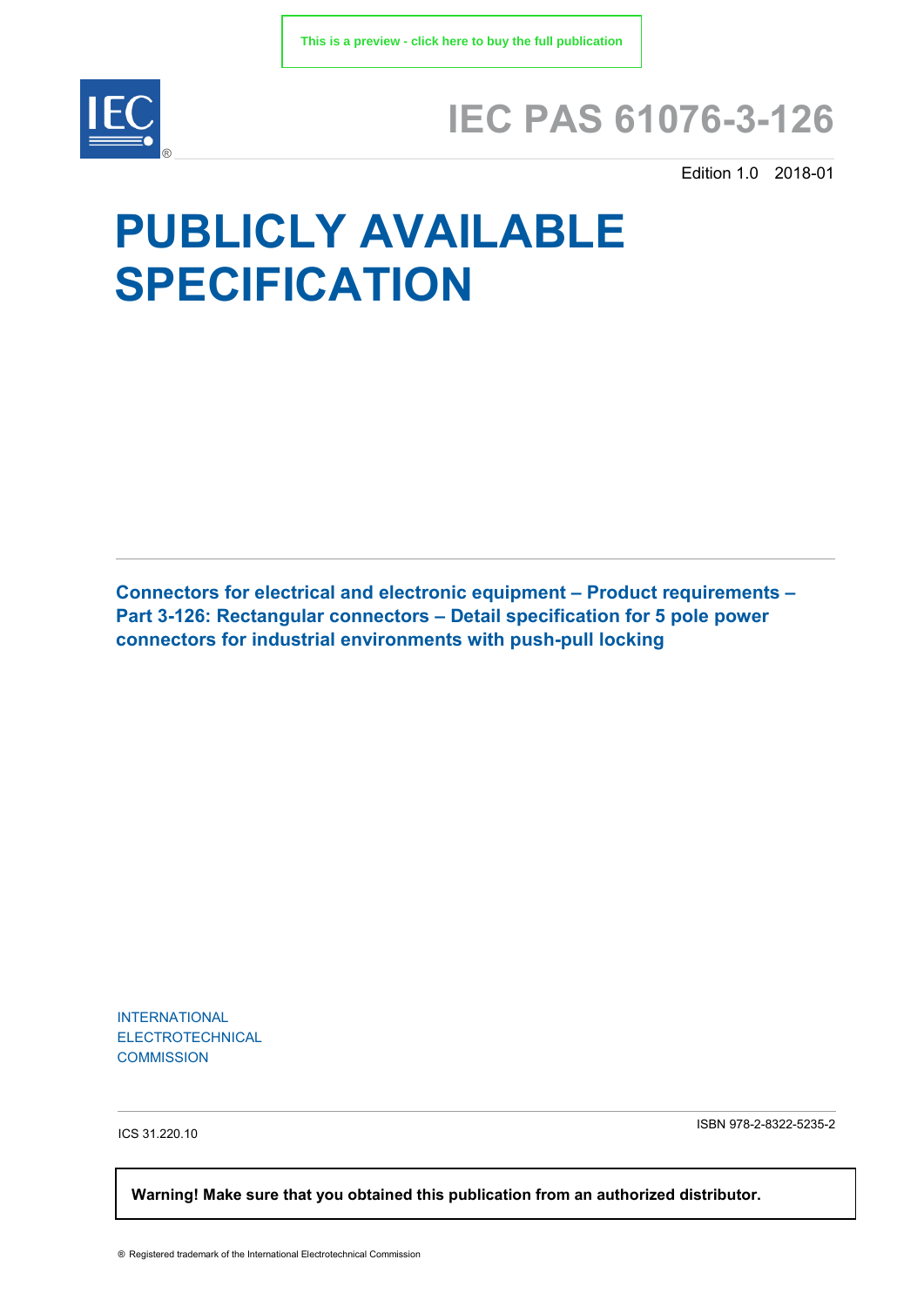$-2 -$  IEC PAS 61076-3-126:2018 © IEC 2018

### **CONTENTS**

| 1 |                |                                                                     |  |  |  |  |
|---|----------------|---------------------------------------------------------------------|--|--|--|--|
| 2 |                |                                                                     |  |  |  |  |
| 3 |                |                                                                     |  |  |  |  |
| 4 |                |                                                                     |  |  |  |  |
|   | 4.1            |                                                                     |  |  |  |  |
|   | 4.1.1          |                                                                     |  |  |  |  |
|   | 4.1.2          |                                                                     |  |  |  |  |
|   | 4.2            |                                                                     |  |  |  |  |
|   | 4.3            |                                                                     |  |  |  |  |
|   | 4.4            |                                                                     |  |  |  |  |
|   | 4.5            |                                                                     |  |  |  |  |
| 5 |                |                                                                     |  |  |  |  |
|   | 5.1            |                                                                     |  |  |  |  |
|   | 5.2            |                                                                     |  |  |  |  |
|   | 5.3            |                                                                     |  |  |  |  |
|   | 5.3.1          |                                                                     |  |  |  |  |
|   | 5.3.2          |                                                                     |  |  |  |  |
|   | 5.3.3          |                                                                     |  |  |  |  |
|   | 5.4            |                                                                     |  |  |  |  |
|   | 5.4.1          |                                                                     |  |  |  |  |
|   | 5.4.2          |                                                                     |  |  |  |  |
|   | 5.5            |                                                                     |  |  |  |  |
|   | 5.5.1          |                                                                     |  |  |  |  |
|   | 5.5.2          |                                                                     |  |  |  |  |
|   | 5.6            |                                                                     |  |  |  |  |
|   | 5.7            |                                                                     |  |  |  |  |
|   | 5.8            |                                                                     |  |  |  |  |
|   | 5.8.1<br>5.8.2 |                                                                     |  |  |  |  |
|   |                | Mechanical function, engaging/separating/insertion/withdrawal force |  |  |  |  |
|   | 5.8.3          |                                                                     |  |  |  |  |
|   | 5.8.4          |                                                                     |  |  |  |  |
|   | 5.8.5          |                                                                     |  |  |  |  |
|   | 5.8.6          |                                                                     |  |  |  |  |
| 6 |                |                                                                     |  |  |  |  |
|   | 6.1            |                                                                     |  |  |  |  |
|   | 6.2            |                                                                     |  |  |  |  |
|   | 6.3            |                                                                     |  |  |  |  |
|   | 6.4            |                                                                     |  |  |  |  |
|   | 6.4.1          |                                                                     |  |  |  |  |
|   | 6.4.2          |                                                                     |  |  |  |  |
|   | 6.4.3          |                                                                     |  |  |  |  |
|   | 6.4.4          |                                                                     |  |  |  |  |
|   | 6.4.5          |                                                                     |  |  |  |  |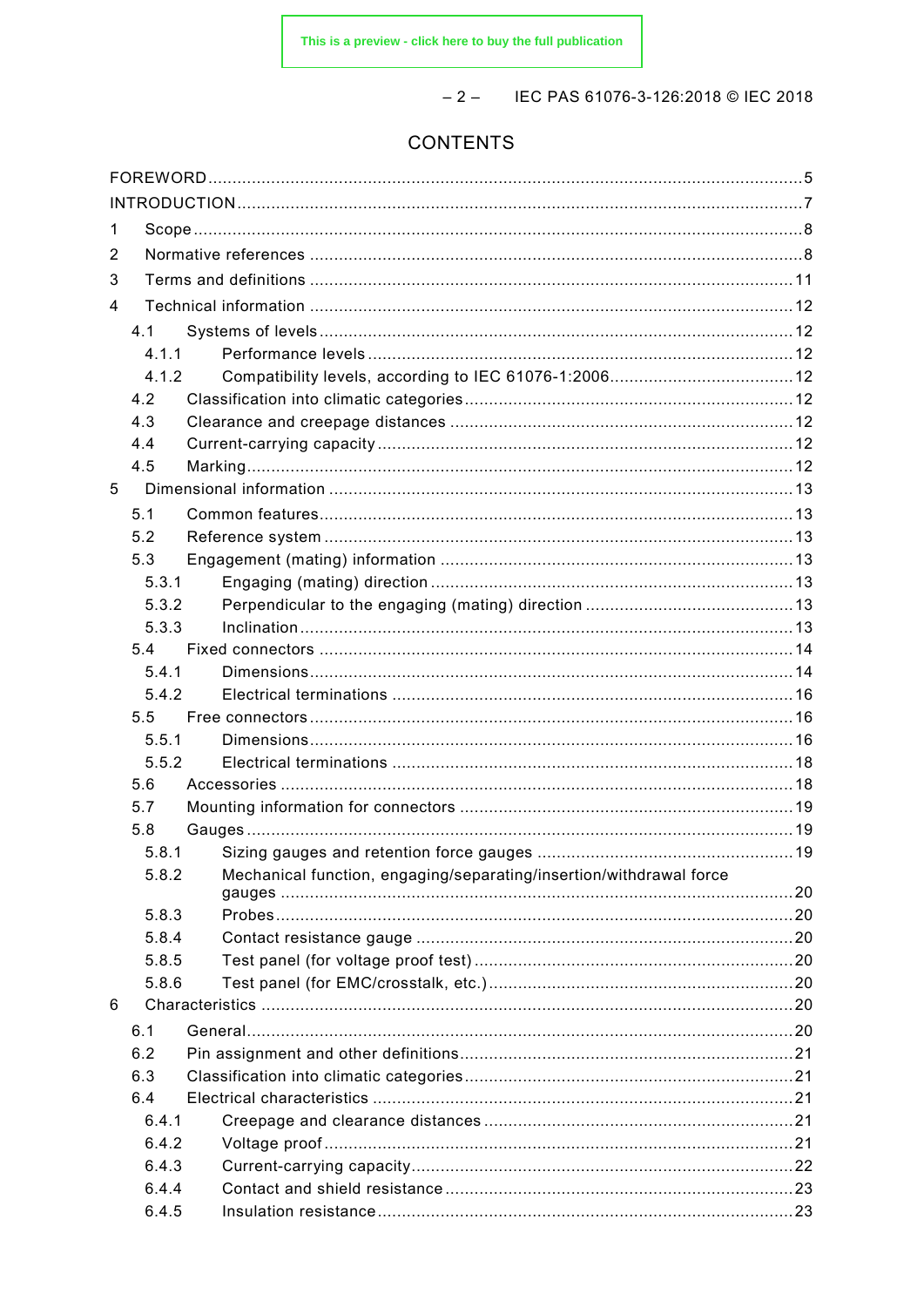IEC PAS 61076-3-126:2018 © IEC 2018  $-3-$ 

| 6.4.6          |                                                                       |    |  |  |
|----------------|-----------------------------------------------------------------------|----|--|--|
| 6.4.7          |                                                                       |    |  |  |
| 6.5            |                                                                       |    |  |  |
| 6.5.1          |                                                                       |    |  |  |
| 6.5.2          |                                                                       |    |  |  |
| 6.5.3          | Engaging and separating forces (or insertion and withdrawal forces)24 |    |  |  |
| 6.5.4          |                                                                       |    |  |  |
| 6.5.5          |                                                                       |    |  |  |
| 6.6            |                                                                       |    |  |  |
| 6.6.1          |                                                                       |    |  |  |
| 6.6.2          |                                                                       |    |  |  |
| 6.6.3          | Degree of protection provided by enclosures (IP-code)26               |    |  |  |
| 6.6.4          |                                                                       |    |  |  |
| 6.6.5          |                                                                       |    |  |  |
| 6.7            |                                                                       |    |  |  |
| 6.7.1          |                                                                       |    |  |  |
| 6.7.2          |                                                                       |    |  |  |
| 7              |                                                                       |    |  |  |
| 7.1            |                                                                       |    |  |  |
| 7.1.1          |                                                                       |    |  |  |
| 7.1.2          |                                                                       |    |  |  |
| 7.1.3          |                                                                       |    |  |  |
| 7.1.4          |                                                                       |    |  |  |
| 7.1.5<br>7.1.6 |                                                                       |    |  |  |
| 7.1.7          |                                                                       |    |  |  |
| 7.2            |                                                                       |    |  |  |
| 7.2.1          |                                                                       |    |  |  |
| 7.2.2          |                                                                       |    |  |  |
| 7.3            |                                                                       |    |  |  |
| 7.4            | Pre-conditioning                                                      | 41 |  |  |
| 7.5            |                                                                       |    |  |  |
| 7.5.1          |                                                                       |    |  |  |
| 7.5.2          |                                                                       |    |  |  |
|                |                                                                       |    |  |  |
|                |                                                                       |    |  |  |
|                |                                                                       |    |  |  |
|                |                                                                       |    |  |  |
|                |                                                                       |    |  |  |
|                |                                                                       |    |  |  |
|                |                                                                       |    |  |  |
|                |                                                                       |    |  |  |
|                |                                                                       |    |  |  |
|                |                                                                       |    |  |  |
|                |                                                                       |    |  |  |
|                |                                                                       |    |  |  |
|                |                                                                       |    |  |  |
|                |                                                                       |    |  |  |
|                |                                                                       |    |  |  |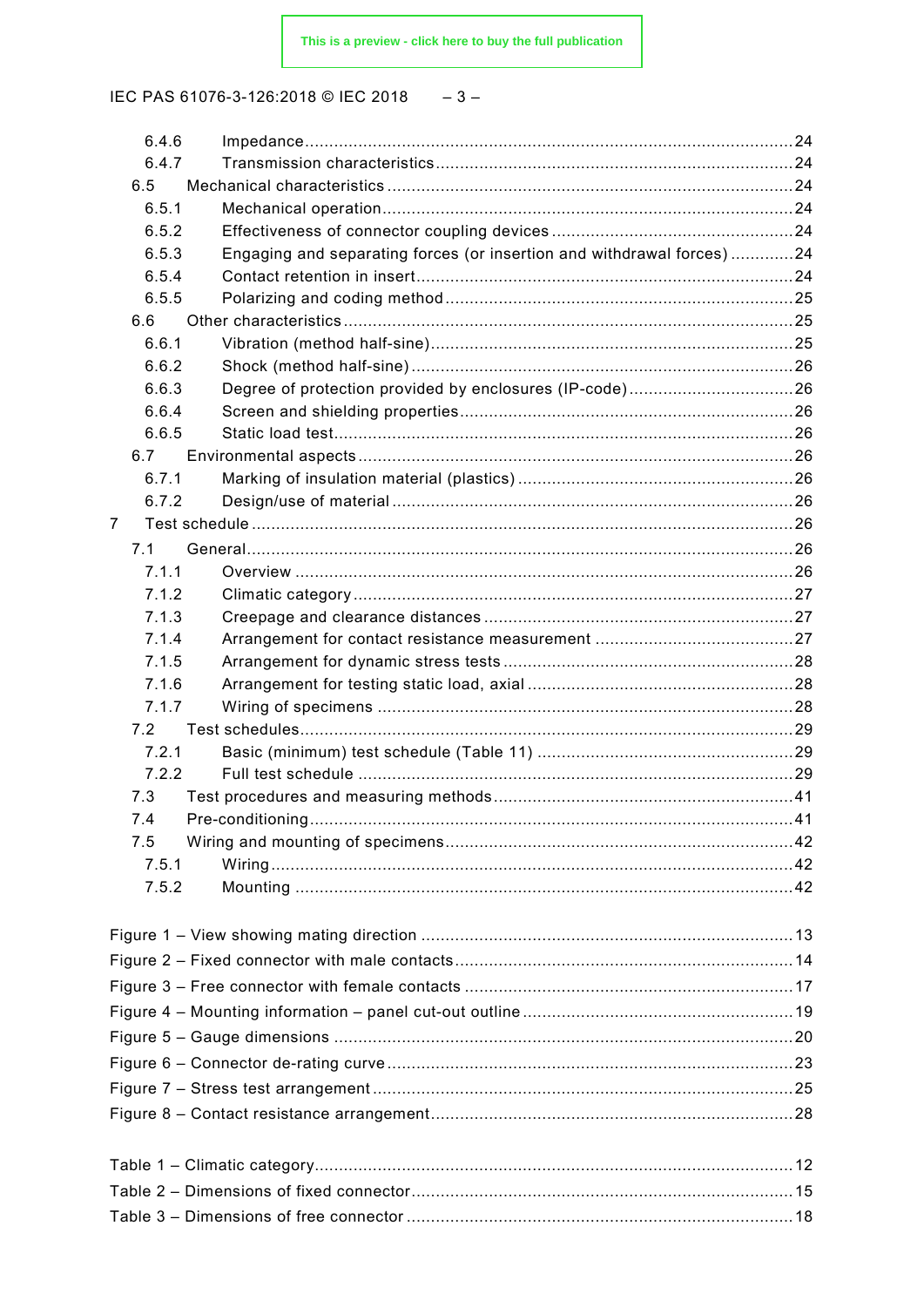#### IEC PAS 61076-3-126:2018 © IEC 2018  $-4-$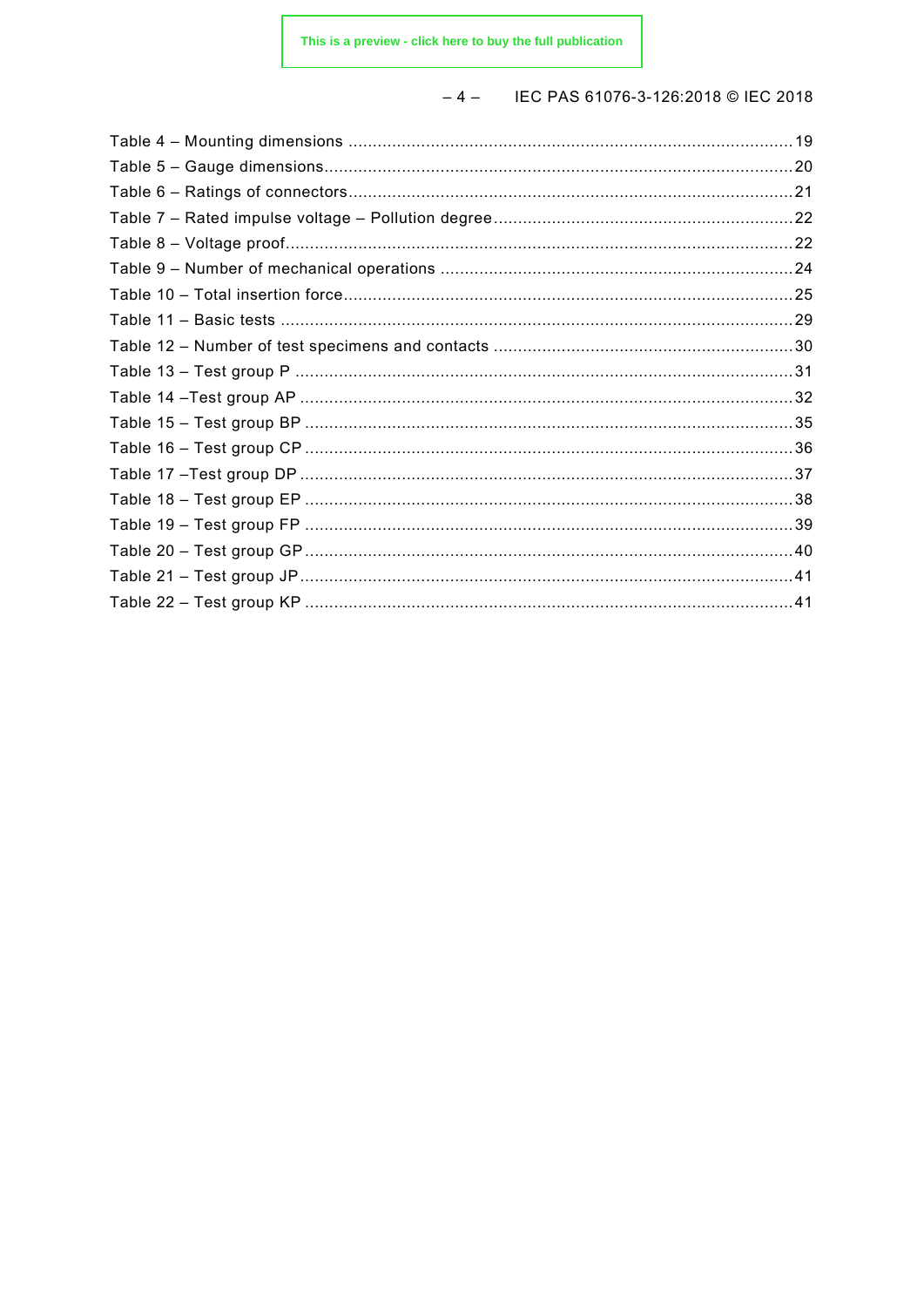IEC PAS 61076-3-126:2018 © IEC 2018 – 5 –

#### INTERNATIONAL ELECTROTECHNICAL COMMISSION \_\_\_\_\_\_\_\_\_\_\_\_

#### **CONNECTORS FOR ELECTRICAL AND ELECTRONIC EQUIPMENT – PRODUCT REQUIREMENTS –**

#### **Part 3-126: Rectangular connectors – Detail specification for 5 pole power connectors for industrial environments with push-pull locking**

#### FOREWORD

- <span id="page-4-0"></span>1) The International Electrotechnical Commission (IEC) is a worldwide organization for standardization comprising all national electrotechnical committees (IEC National Committees). The object of IEC is to promote international co-operation on all questions concerning standardization in the electrical and electronic fields. To this end and in addition to other activities, IEC publishes International Standards, Technical Specifications, Technical Reports, Publicly Available Specifications (PAS) and Guides (hereafter referred to as "IEC Publication(s)"). Their preparation is entrusted to technical committees; any IEC National Committee interested in the subject dealt with may participate in this preparatory work. International, governmental and nongovernmental organizations liaising with the IEC also participate in this preparation. IEC collaborates closely with the International Organization for Standardization (ISO) in accordance with conditions determined by agreement between the two organizations.
- 2) The formal decisions or agreements of IEC on technical matters express, as nearly as possible, an international consensus of opinion on the relevant subjects since each technical committee has representation from all interested IEC National Committees.
- 3) IEC Publications have the form of recommendations for international use and are accepted by IEC National Committees in that sense. While all reasonable efforts are made to ensure that the technical content of IEC Publications is accurate, IEC cannot be held responsible for the way in which they are used or for any misinterpretation by any end user.
- 4) In order to promote international uniformity, IEC National Committees undertake to apply IEC Publications transparently to the maximum extent possible in their national and regional publications. Any divergence between any IEC Publication and the corresponding national or regional publication shall be clearly indicated in the latter.
- 5) IEC itself does not provide any attestation of conformity. Independent certification bodies provide conformity assessment services and, in some areas, access to IEC marks of conformity. IEC is not responsible for any services carried out by independent certification bodies.
- 6) All users should ensure that they have the latest edition of this publication.
- 7) No liability shall attach to IEC or its directors, employees, servants or agents including individual experts and members of its technical committees and IEC National Committees for any personal injury, property damage or other damage of any nature whatsoever, whether direct or indirect, or for costs (including legal fees) and expenses arising out of the publication, use of, or reliance upon, this IEC Publication or any other IEC Publications.
- 8) Attention is drawn to the Normative references cited in this publication. Use of the referenced publications is indispensable for the correct application of this publication.
- 9) Attention is drawn to the possibility that some of the elements of this IEC Publication may be the subject of patent rights. IEC shall not be held responsible for identifying any or all such patent rights.

A PAS is a technical specification not fulfilling the requirements for a standard, but made available to the public.

IEC PAS 61076-3-126 has been prepared by subcommittee 48B: Electrical connectors, of IEC technical committee 48: Electrical connectors and mechanical structures for electrical and electronic equipment.

| The text of this PAS is based on the<br>following document: | This PAS was approved for<br>publication by the P-members of the<br>committee concerned as indicated in<br>the following document |  |
|-------------------------------------------------------------|-----------------------------------------------------------------------------------------------------------------------------------|--|
| <b>Draft PAS</b>                                            | Report on voting                                                                                                                  |  |
| 48B/2593/PAS                                                | 48B/2612/RVC                                                                                                                      |  |

Following publication of this PAS, which is a pre-standard publication, the technical committee or subcommittee concerned may transform it into an International Standard.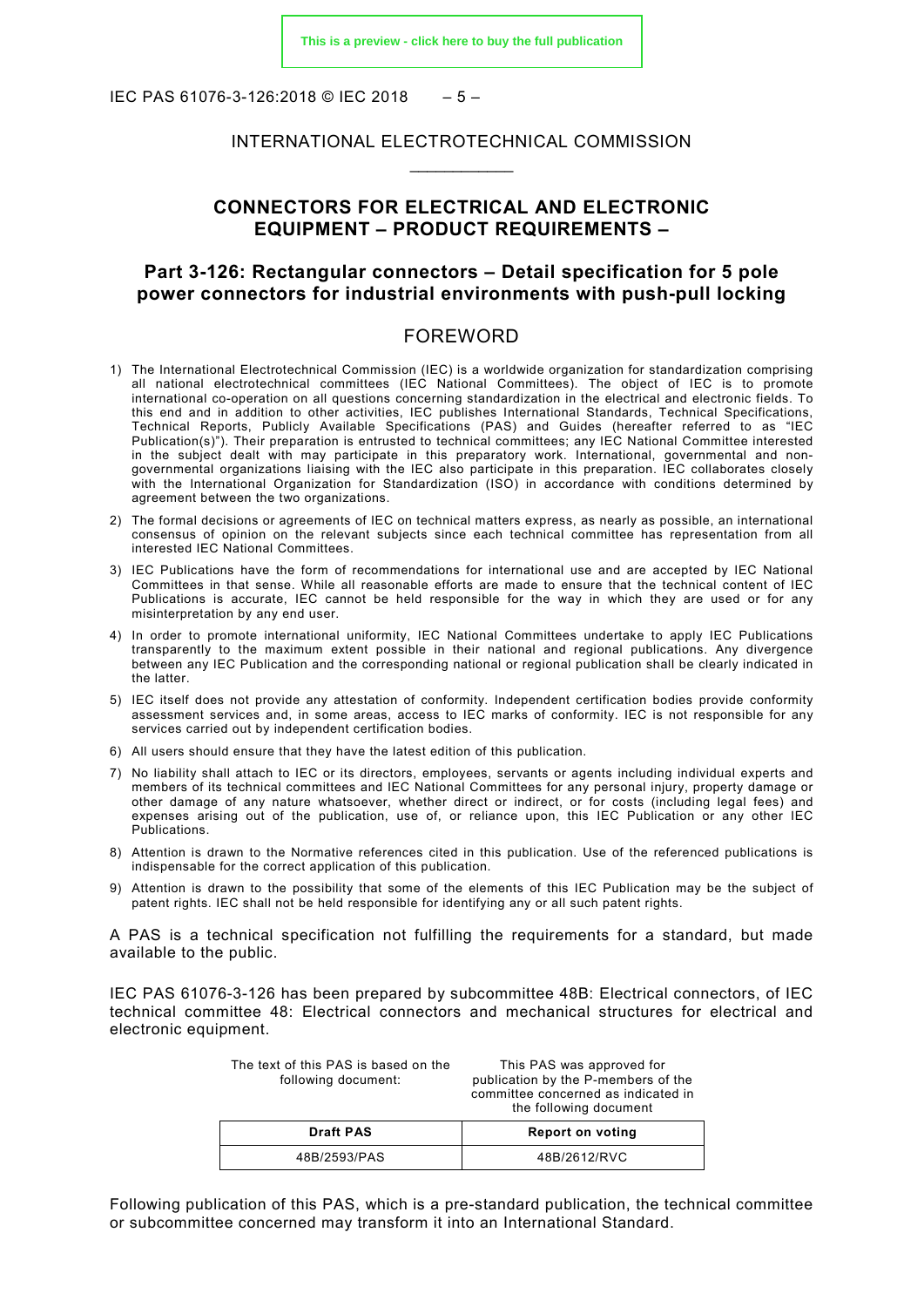– 6 – IEC PAS 61076-3-126:2018 © IEC 2018

This PAS shall remain valid for an initial maximum period of 3 years starting from the publication date. The validity may be extended for a single period up to a maximum of 3 years, at the end of which it shall be published as another type of normative document, or shall be withdrawn.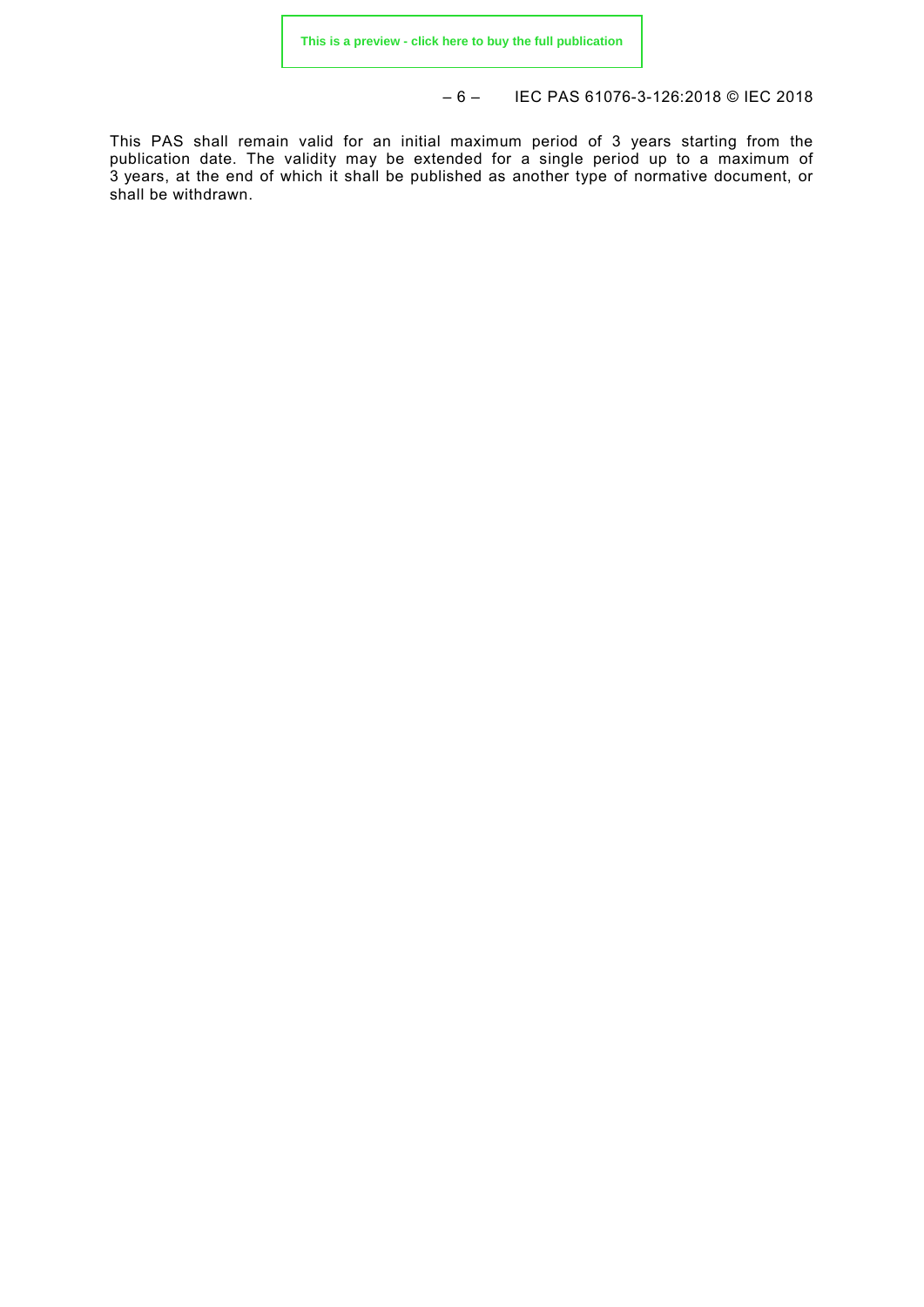IEC PAS 61076-3-126:2018 © IEC 2018 – 7 –

#### INTRODUCTION

<span id="page-6-0"></span>

| IEC SC 48B - Electrical connectors                  | IEC 61076-3-126 Ed.1                                                                                  |
|-----------------------------------------------------|-------------------------------------------------------------------------------------------------------|
| Specification available from:                       |                                                                                                       |
| <b>IEC General secretariat</b>                      |                                                                                                       |
| or from the addresses shown on the inside cover.    |                                                                                                       |
| ELECTRONIC COMPONENTS                               |                                                                                                       |
| DETAIL SPECIFICATION in accordance with IEC 61076-1 |                                                                                                       |
|                                                     | Rectangular connectors                                                                                |
|                                                     | Detail specification for power<br>connectors for industrial<br>environments with push-pull<br>locking |
|                                                     | Male and female connectors                                                                            |
|                                                     | Male and female contacts                                                                              |
|                                                     | Rewirable -<br>Non-rewirable                                                                          |
|                                                     | Free cable connectors                                                                                 |
|                                                     | Straight and right angle<br>connectors                                                                |
|                                                     | <b>Fixed connectors</b>                                                                               |
|                                                     | Flange mounting                                                                                       |
|                                                     | Single hole mounting                                                                                  |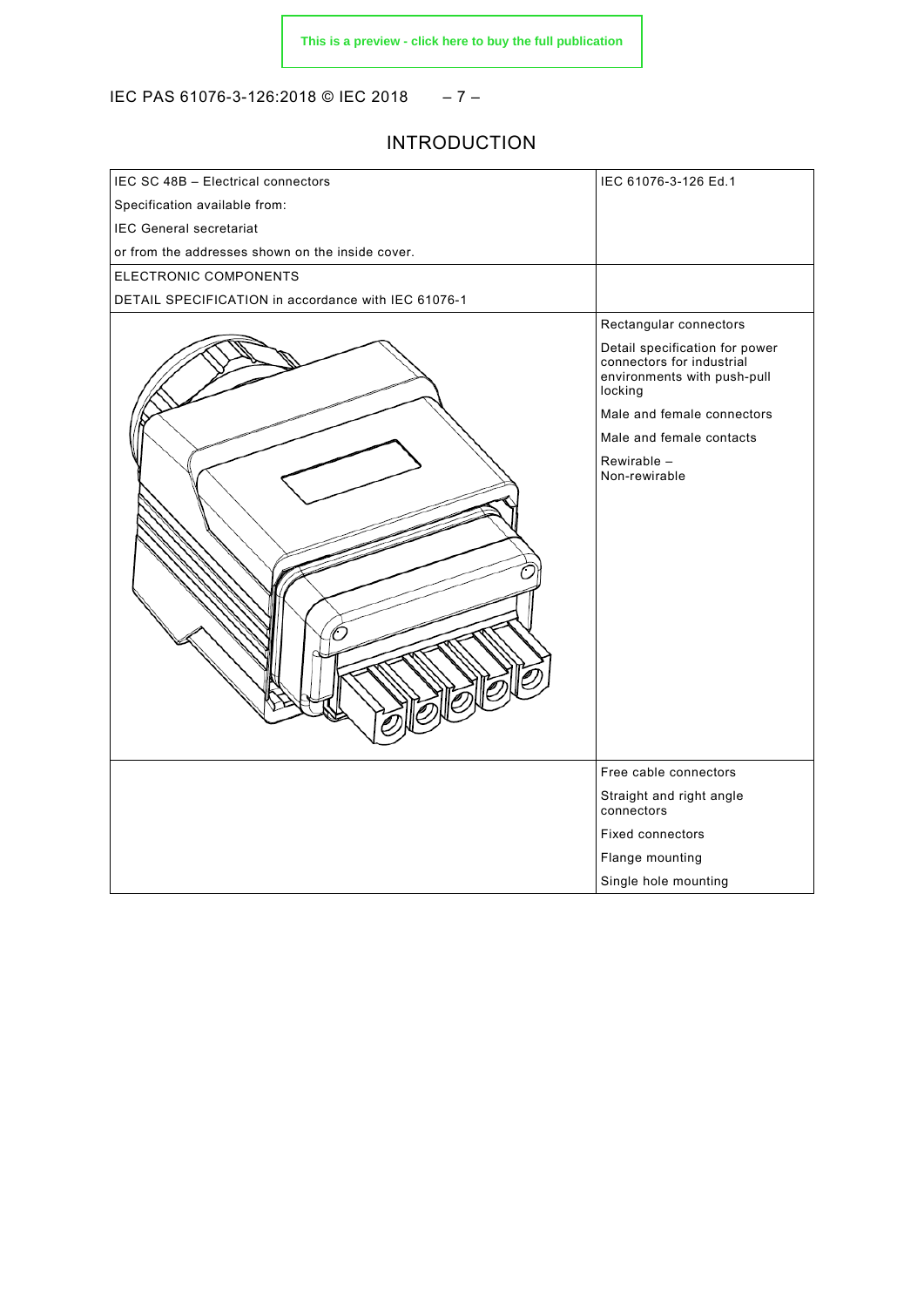– 8 – IEC PAS 61076-3-126:2018 © IEC 2018

#### **CONNECTORS FOR ELECTRICAL AND ELECTRONIC EQUIPMENT – PRODUCT REQUIREMENTS –**

**Part 3-126: Rectangular connectors – Detail specification for 5 pole power connectors for industrial environments with push-pull locking**

#### <span id="page-7-0"></span>**1 Scope**

This document covers rectangular IP65/IP67 connectors with 5 poles for electric power supply up to 16 A. These connectors consist of fixed and free connectors, either rewirable or nonrewirable (for both portions). It uses the general function principles of the push-pull connector housing system described in IEC 61076-3-117 with IP65/IP67 degree of protection according to IEC 60529 for harsh applications.

Male connectors have 5 square 1 mm electric contacts, with 16 A rated current. Connectors according this document are without breaking capacity COC according to IEC 61984, therefore they are not intended to be engaged or disengaged in normal use when live or under load, if not otherwise specified by the manufacturer.

#### <span id="page-7-1"></span>**2 Normative references**

The following documents are referred to in the text in such a way that some or all of their content constitutes requirements of this document. For dated references, only the edition cited applies. For undated references, the latest edition of the referenced document (including any amendments) applies.

IEC 60050-581:2008, *International Electrotechnical Vocabulary – Chapter 581: Electromechanical components for electronic equipment*

IEC 60068-1, *Environmental testing – Part 1: General and guidance*

IEC 60068-2-30, *Environmental testing – Part 2-30: Tests – Test Db: Damp heat, cyclic (12 h + 12 h cycle)*

IEC 60352-1, *Solderless connections – Part 1: Wrapped connections – General requirements, test methods and practical guidance*

IEC 60352-2, *Solderless connections – Part 2: Crimped connections – General requirements, test methods and practical guidance*

IEC 60352-3, *Solderless connections – Part 3: Solderless accessible insulation displacement connections – General requirements, test methods and practical guidance*

IEC 60352-4, *Solderless connections – Part 4: Solderless non-accessible insulation displacement connections – General requirements, test methods and practical guidance*

IEC 60352-5, *Solderless connections – Part 5: Press-in connections – General requirements, test methods and practical guidance*

IEC 60352-6, *Solderless connections – Part 6: Insulation piercing connections – General requirements, test methods and practical guidance*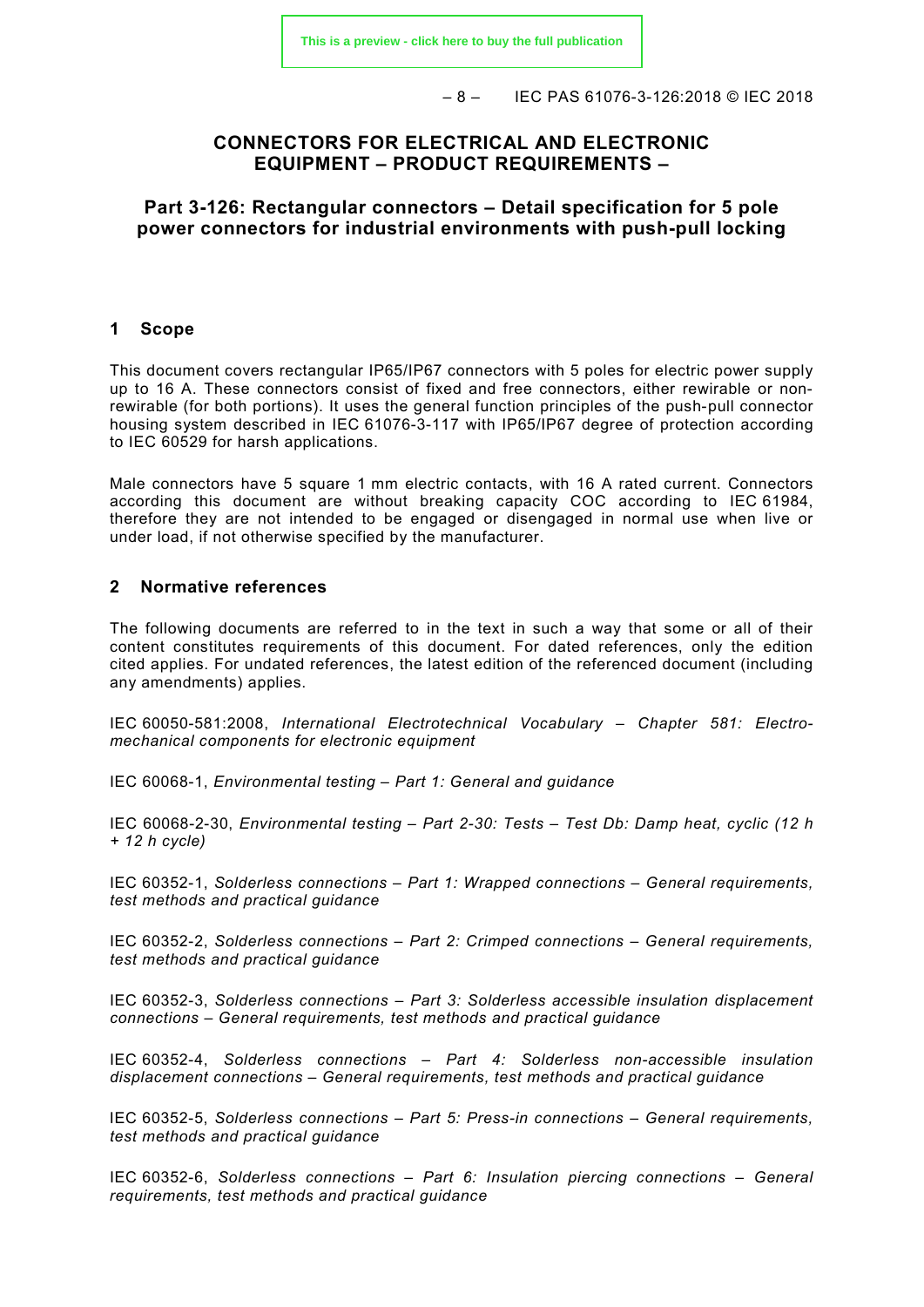IEC PAS 61076-3-126:2018 © IEC 2018 – 9 –

IEC 60352-7, *Solderless connections – Part 7: Spring clamp connections – General requirements, test methods and practical guidance*

IEC 60352-8, *Solderless connections – Part 8: Compression mount connections – General requirements, test methods and practical guidance*

IEC 60512-1-1, *Connectors for electronic equipment – Tests and measurements – Part 1-1: General examination – Test 1a: Visual examination*

IEC 60512-1-2, *Connectors for electronic equipment – Tests and measurements – Part 1-2: General examination – Test 1b: Examination of dimension and mass*

IEC 60512-2-1, *Connectors for electronic equipment – Tests and measurements – Part 2-1: Electrical continuity and contact resistance tests – Test 2a: Contact resistance – Millivolt level method*

IEC 60512-2-2, *Connectors for electronic equipment – Tests and measurements – Part 2-2: Electrical continuity and contact resistance tests – Test 2b: Contact resistance – Specified test current method*

IEC 60512-2-5, *Connectors for electronic equipment – Tests and measurements – Part 2-5: Electrical continuity and contact resistance tests – Test 2e: Contact disturbance*

IEC 60512-2-6, *Connectors for electronic equipment – Tests and measurements – Part 2-6: Electrical continuity and contact resistance tests – Test 2f: Housing (shell) electrical continuity*

IEC 60512-3-1, *Connectors for electronic equipment – Tests and measurements – Part 3-1: Insulation tests – Test 3a: Insulation resistance*

IEC 60512-4-1, *Connectors for electronic equipment – Tests and measurements – Part 4-1: Voltage stress tests – Test 4a: Voltage proof*

IEC 60512-5-2, *Connectors for electronic equipment – Tests and measurements – Part 5-2: Current-carrying capacity tests – Test 5b: Current-temperature derating*

IEC 60512-6-1, *Connectors for electronic equipment – Tests and measurements – Part 6-1: Dynamic stress tests – Test 6a: Acceleration, steady state*

IEC 60512-6-2, *Connectors for electronic equipment – Tests and measurements – Part 6-2: Dynamic stress tests – Test 6b: Bump*

IEC 60512-6-3, *Connectors for electronic equipment – Tests and measurements – Part 6-3: Dynamic stress tests – Test 6c: Shock*

IEC 60512-6-4, *Connectors for electronic equipment – Tests and measurements – Part 6-4: Dynamic stress tests – Test 6d: Vibration (sinusoidal)*

IEC 60512-6-5, *Electromechanical components for electronic equipment – Basic testing procedures and measuring methods – Part 6: Dynamic stress tests – Section 5: Test 6e: Random vibration*

IEC 60512-8-1, *Connectors for electronic equipment – Tests and measurements – Part 8-1: Static load tests (fixed connectors) – Test 8a: Static load, transverse*

IEC 60512-8-2, *Connectors for electronic equipment – Tests and measurements – Part 8-2: Static load tests (fixed connectors) – Test 8b: Static load, axial*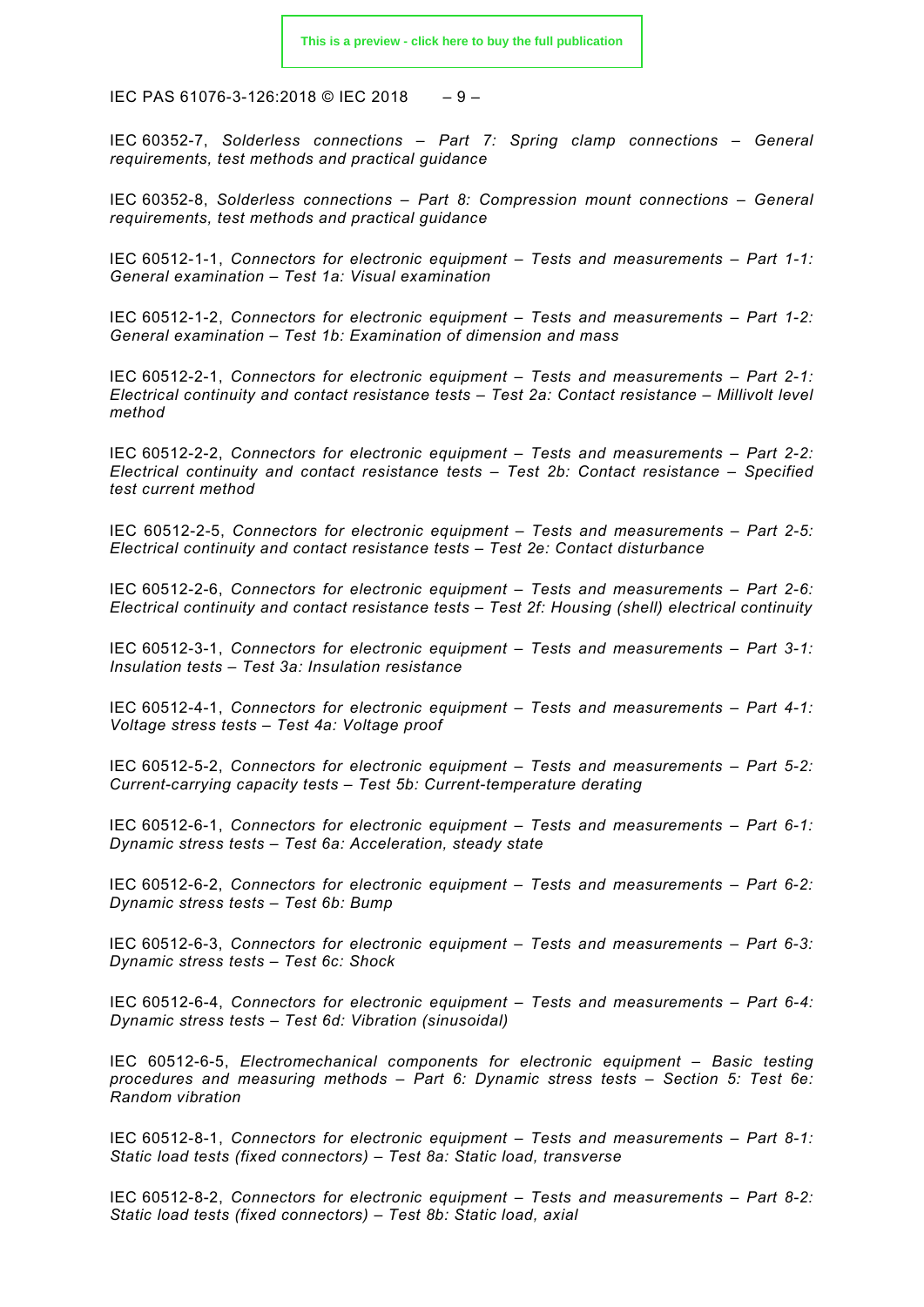– 10 – IEC PAS 61076-3-126:2018 © IEC 2018

IEC 60512-9-1, *Connectors for electronic equipment – Tests and measurements – Part 9-1: Endurance tests – Test 9a: Mechanical operation*

IEC 60512-9-2, *Connectors for electronic equipment – Tests and measurements – Part 9-2: Endurance tests – Test 9b: Electrical load and temperature*

IEC 60512-11-1, *Electromechanical components for electronic equipment – Basic testing procedures and measuring methods – Part 11: Climatic tests – Section 1: Test 11a – Climatic sequence*

IEC 60512-11-3, *Connectors for electronic equipment – Tests and measurements – Part 11-3: Climatic tests – Test 11c: Damp heat, steady state*

IEC 60512-11-4, *Connectors for electronic equipment – Tests and measurements – Part 11-4: Climatic tests – Test 11d: Rapid change of temperature*

IEC 60512-11-9, *Connectors for electronic equipment – Tests and measurements – Part 11-9: Climatic tests – Test 11i: Dry heat*

IEC 60512-11-10, *Connectors for electronic equipment – Tests and measurements – Part 11- 10: Climatic tests – Test 11j: Cold*

IEC 60512-11-13, *Connectors for electronic equipment – Tests and measurements – Part 11- 13: Climatic tests – Test 11n: Gas tightness, solderless wrapped connections*

IEC 60512-12-4, *Connectors for electronic equipment – Tests and measurements – Part 12-4: Soldering tests – Test 12d: Resistance to soldering heat, solder bath method*

IEC 60512-12-5, *Connectors for electronic equipment – Tests and measurements – Part 12-5: Soldering tests – Test 12e: Resistance to soldering heat, soldering iron method*

IEC 60512-13-1, *Connectors for electronic equipment – Tests and measurements – Part 13-1: Mechanical operation tests – Test 13a: Engaging and separating forces*

IEC 60512-13-2, *Connectors for electronic equipment – Tests and measurements – Part 13-2: Mechanical operation tests – Test 13b: Insertion and withdrawal forces*

IEC 60512-13-5, *Connectors for electronic equipment – Tests and measurements – Part 13-5: Mechanical operation tests – Test 13e: Polarizing and keying method*

IEC 60512-14-7, *Electromechanical components for electronic equipment – Basic testing procedures and measuring methods – Part 14: Sealing tests – Section 7: Test 14g: Impacting water*

IEC 60512-15-1, *Connectors for electronic equipment – Tests and measurements – Part 15-1: Connector tests (mechanical) – Test 15a: Contact retention in insert*

IEC 60512-16-5, *Connectors for electronic equipment – Tests and measurements – Part 16-5: Mechanical tests on contacts and terminations – Test 16e: Gauge retention force (resilient contacts)*

IEC 60512-15-6, *Connectors for electronic equipment – Tests and measurements – Part 15-6: Connector tests (mechanical) – Test 15f: Effectiveness of connector coupling devices*

IEC 60512-17-3, *Connectors for electronic equipment – Tests and measurements – Part 17-3: Cable clamping tests – Test 17c: Cable clamp resistance to cable pull (tensile)*